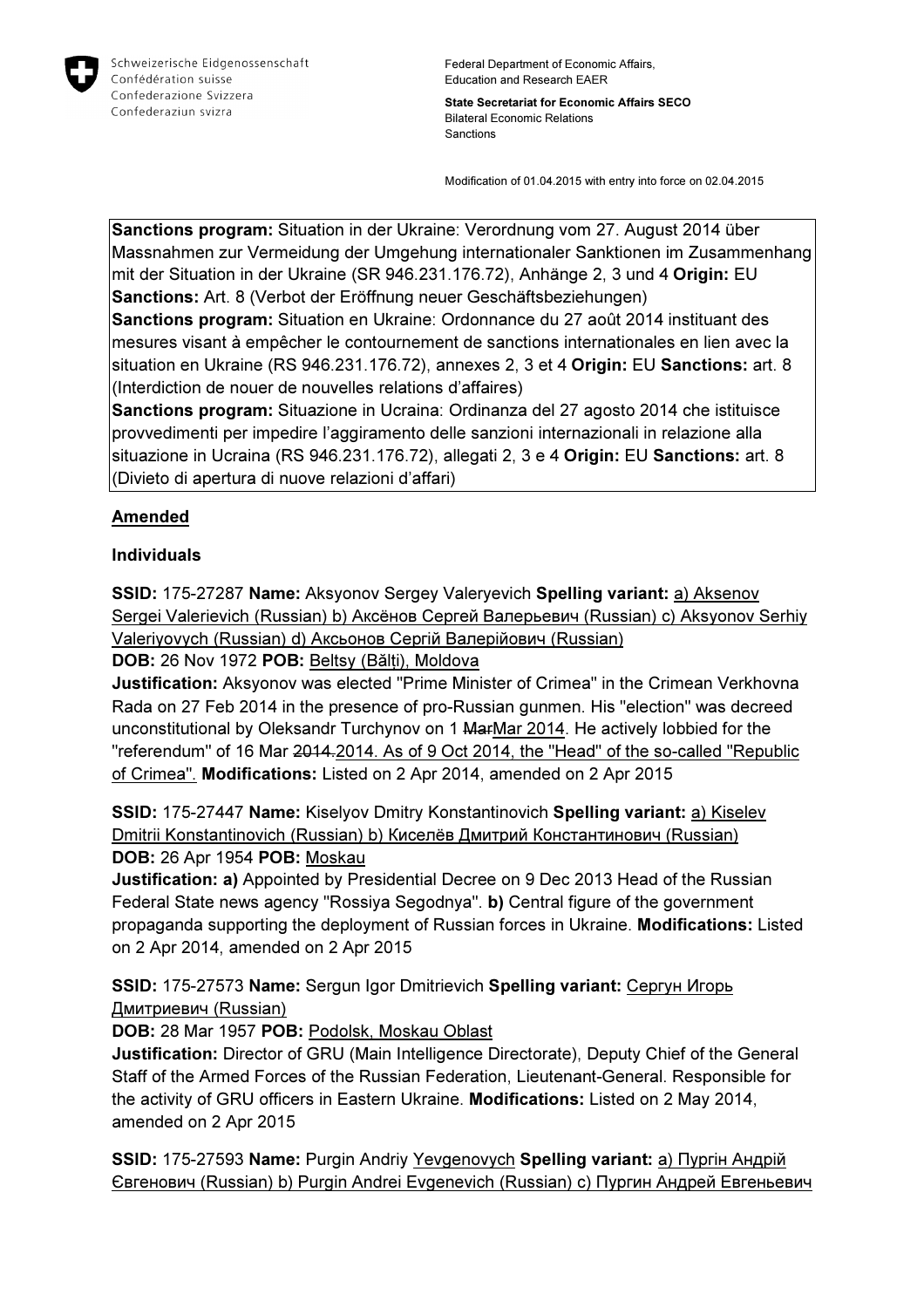(Russian)

DOB: 26 Jan 1972 POB: Donetsk

Justification: HeadFormer head of the "Donetsk People's Republic", active participant and organiser of separatist actions, ee-ordinatorcoordinator of actions of the "Russian tourists" in Donetsk. Co-founder of a "Civic Initiative of Donbass for the Eurasian UnionUnion". Socalled "Chairman" of the "People's Council of the Donetsk People's Republic". Modifications: Listed on 2 May 2014, amended on 2 Apr 2015

SSID: 175-27597 Name: Pushylin Denys Volodymyrovych Spelling variant: а) Пушилін Денис Володимирович (Russian) b) Pushilin Denis Vladimirovich (Russian) c) Пушилин Денис Владимирович (Russian)

DOB: a) 9 May 1981 b) 9 May 1982 POB: MakiivkaMakiivka, Donetsk Oblast Justification: One of the leaders of the "Donetsk People's Republic.". Participated in the seizure and occupation of the regional administration. Active spokesperson for the separatists.separatists. So-called Deputy Chairman of the "People's Council" of the so-called "Donetsk People's Republic". Modifications: Listed on 2 May 2014, amended on 2 Apr 2015

SSID: 175-27706 Name: Jarosh Petr Grigorievich Spelling variant: Ярош Петр Григорьевич (Russian)

DOB: 30 Jan 1971

Justification: Acting Head of the Federal Migration Service office for Crimea. Responsible for the systematic and expedited issuance of Russian passports for the residents of Crimea. Modifications: Listed on 20 May 2014, amended on 2 Apr 2015

SSID: 175-27717 Name: Ponomariov Viacheslav - Spelling variant: a) Ponomaryov Vyacheslav Volodymyrovich (Russian) b) Пономарьов В'ячеслав Володимирович (Russian) c) Ponomarev Viacheslav Vladimirovich (Russian) d) Пономарёв Вячеслав Владимирович (Russian)

DOB: 2 May 1965 POB: Sloviansk, Donetsk Oblast

Justification: Self-declaredFormer self-declared mayor of Slaviansk. Ponomarev called on Vladimir Putin to send in Russian troops to protect the city and later asked him to supply weapons. Ponomarev's men are involved in kidnappings (they captured Ukrainian reporter Irma Krat and Simon Ostrovsky, a reporter for Vice News, both were later released, they detained military observers under OSCE Vienna Document). Document). Remains active in supporting separatist actions and policies. Modifications: Listed on 20 May 2014, amended on 2 Apr 2015

SSID: 175-27726 Name: Kakidzyanov Igor Evgenevich Spelling variant: a) Какидзянов Игорь Евгеньевич (Russian) b) Khakimzyanov Igor Evegenevich (Russian) c) Хакимзянов Игорь Евгеньевич (Russian)

DOB: a) 8 May 1981 b) 25 Jul 1980 (approximately) POB: Makiivka, Donetsk Oblast Justification: One of the leaders of armed forces of the self-proclaimed "Donetsk People's Republic". The aim of the forces is to "protect the people of Donetsk People's Republic and territorial integrity of the republic" according to Pushylin, one of the leaders of the "Donetsk People's Republic". Modifications: Listed on 20 May 2014, amended on 2 Apr 2015

SSID: 175-27730 Name: Tsariov Oleg - Spelling variant: a) Tsarov Oleh Anatoliyovych (Russian) b) Царьов Олег Анатолійович (Russian) c) Tsarev Oleg Anatolevich (Russian) d)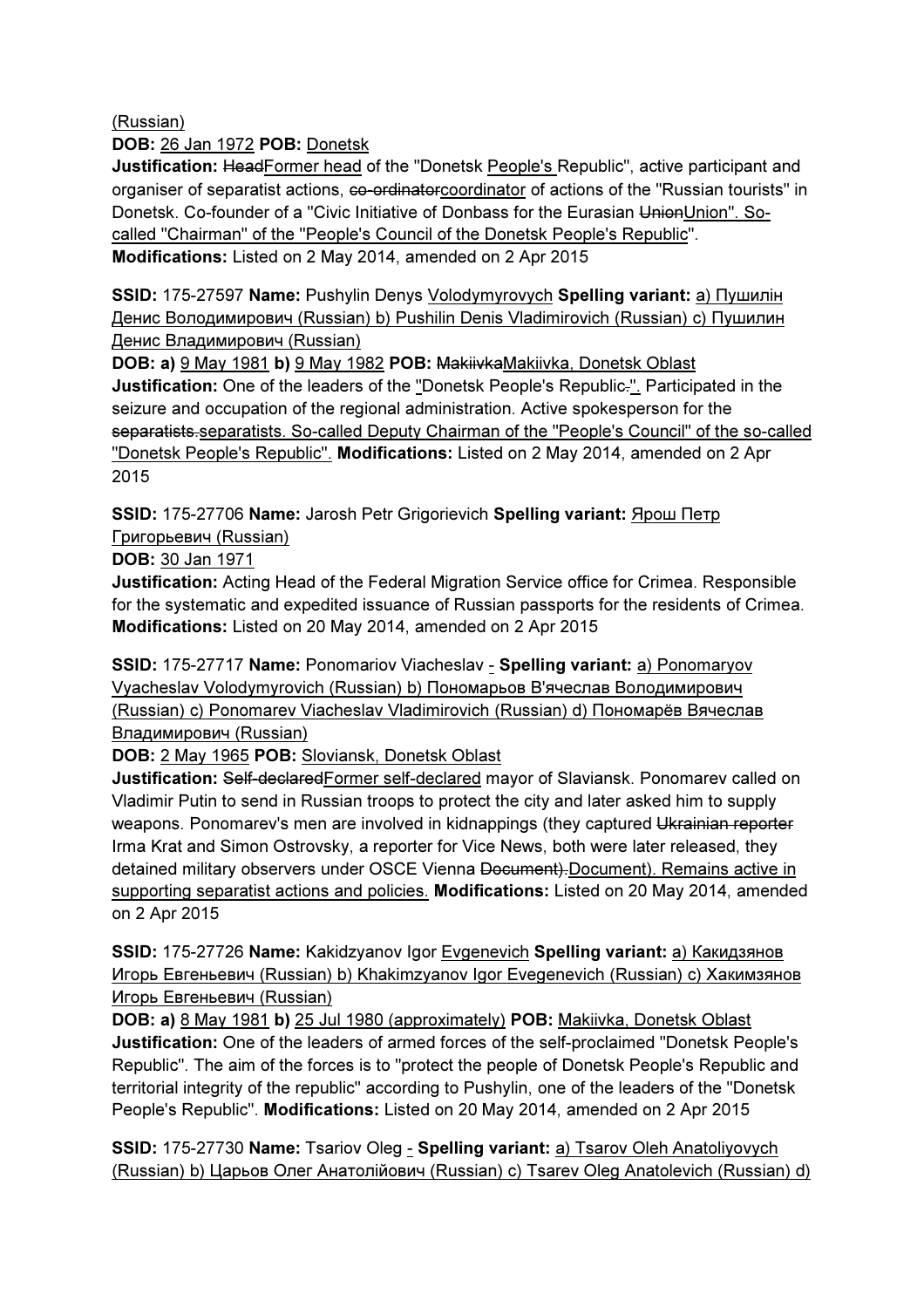Царёв Олег Анатольевич (Russian)

DOB: 2 Jun 1970 POB: Dnepropetrovsk

Justification: MemberFormer member of the Rada. PubliclyRada, as such publicly called for the creation of the Federalso-called "Federal Republic of Novorossia,", composed of South Easternsouth-eastern Ukrainian regionsregions. Remains active in supporting separatist actions or policies. Modifications: Listed on 20 May 2014, amended on 2 Apr 2015

SSID: 175-27738 Name: Malykhin Aleksandr Sergeevich Spelling variant: a) Malyhin Alexander Sergeevich (Russian) b) Малыхин Александр Сергеевич (Russian) DOB: 12 Jan 1981

Justification: Head of the "Lugansk People's Republic" Central Electoral Commission. Actively organised the referendum on 11 May on the self-determination of the "Lugansk People's Republic". Modifications: Listed on 20 May 2014, amended on 2 Apr 2015

SSID: 175-28114 Name: Borodai Aleksandr Yurevich Spelling variant: Бородай Александр Юрьевич (Russian)

DOB: 25 Jul 1972 POB: Moskau

Justification: a) So called Former so-called "Prime Minister of the Donetsk People's RepublicRepublic", as such responsible for the separatist "governmental" activities of the socalled "government of <del>Donetsk".</del>the Donetsk People's Republic" (e.g. on 8 Jul stated 'our military is conducting a special operation against the Ukrainian "fascists"), Signatory of the Memorandum of Understanding on "Novorossiya union". Remains active in supporting separatist actions or policies. b) Responsible for the separatist "governmental" activities of the so called "government of the Donetsk People's Republic" (e.g. on 8 July stated 'our military is conducting a special operation against the Ukrainian "fascists"), Signatory of the Memorandum of Understanding on "Novorossiya union". Modifications: Listed on 5 Aug 2014, amended on 2 Apr 2015

SSID: 175-28121 Name: Khodakovsky Alexander - Spelling variant: a) Ходаковский Александр Сергеевич (Russian) b) Khodakovskiy Oleksandr Serhiyovych (Russian) c) Ходаковський Олександр Сергійович (Russian) d) Khodakovskii Aleksandr Sergeevich (Russian)

DOB: 18 Dec 1972 POB: Donetsk

Justification: a) So called Former so-called "Minister of Security of the Donetsk People's RepublicRepublic", as such responsible for the separatist security activities of Donetsk".the so called "government of the Donetsk People's Republic". Remains active in supporting separatist actions or policies. b) Responsible for the separatist security activities of the so called "government of the Donetsk People's Republic". Modifications: Listed on 5 Aug 2014, amended on 2 Apr 2015

SSID: 175-28126 Name: Kalyussky Alexandr Aleksandrovich Spelling variant: Калюсский Александр Александрович (Russian)

DOB: 9 Oct 1975

**Justification: a)** So called "de facto Deputy Prime Minister for Social Affairs of <del>DPR</del>the Donetsk People's Republic". b) Responsible for the separatist "governmental" activities of the so calledso-called "government of the Donetsk People's Republic". Modifications: Listed on 5 Aug 2014, amended on 2 Apr 2015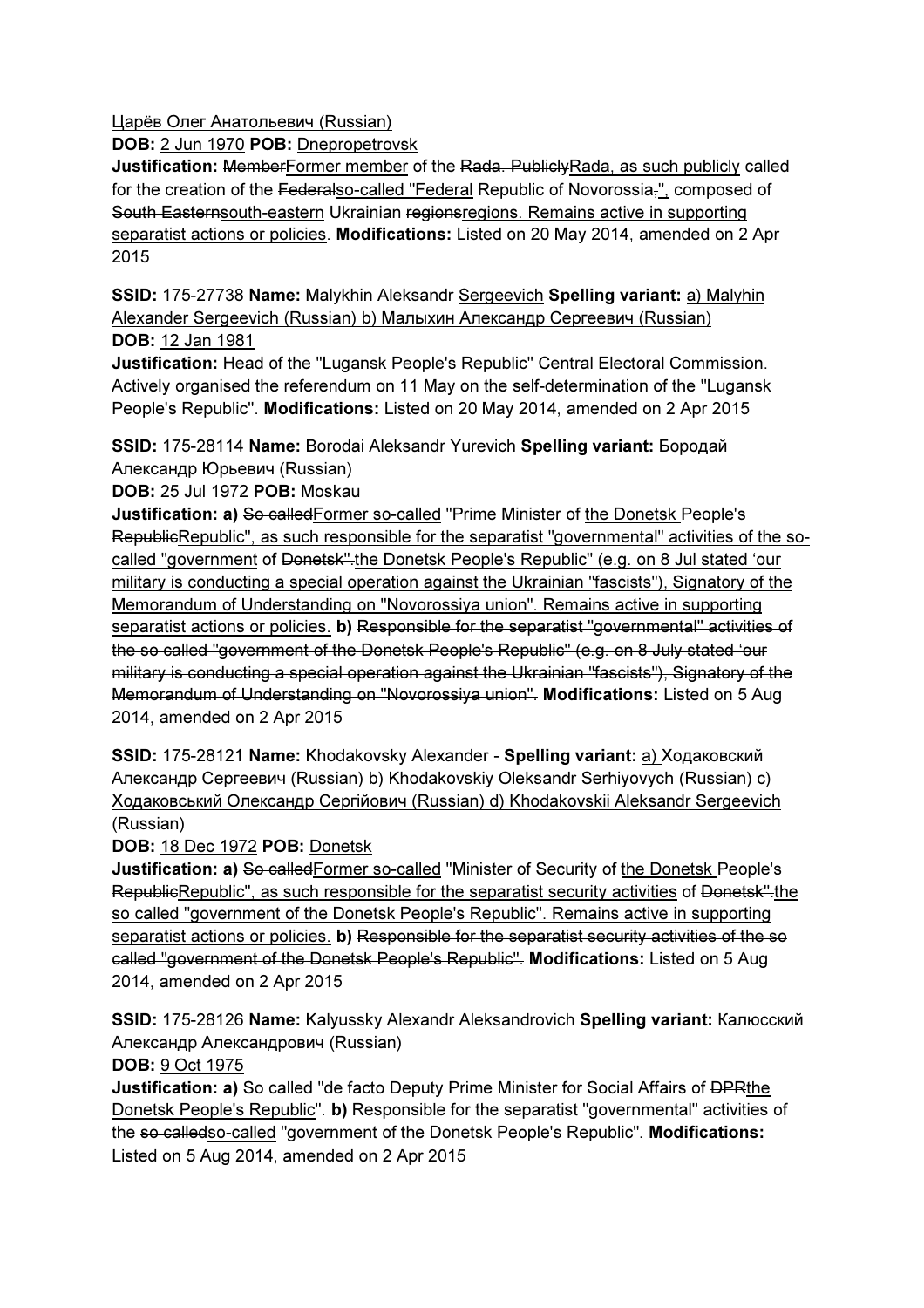SSID: 175-28131 Name: Khryakov Alexander - Spelling variant: a) Khryakov Aleksandr Vitalievich (Russian) b) Хряков Александр Витальевич (Russian) c) Khryakov Oleksandr Vitaliyovych (Russian) d) Хряков Олександр Віталійович (Russian)

## DOB: 6 Nov 1958 POB: Donetsk

Justification: a) So calledSo-called "Information and Mass Communications Minister of DPRDonetsk People's Republic". b) Responsible for the pro-separatist propaganda activities of the so calledso-called "government of the Donetsk People's Republic". Modifications: Listed on 5 Aug 2014, amended on 2 Apr 2015

SSID: 175-28136 Name: Bashirov Marat Faatovich Spelling variant: Баширов Марат Фаатович (Russian)

DOB: 20 Jan 1964 POB: Izhevsk, Russian Federation

Justification: a) So called "Information and Mass Communications So-called "Prime Minister of DPR".the Council of Ministers of the Lugansk People's Republic", confirmed on 8 Jul 2014. b) Responsible for the separatist "governmental" activities of the so-calledso-called "government of the Lugansk People's Republic of LuhanskRepublic". Modifications: Listed on 5 Aug 2014, amended on 2 Apr 2015

SSID: 175-28141 Name: Nikitin Vasyl - Spelling variant: a) Nikitin Vasilii Aleksandrovich (Russian) b) Никитин Василий Александрович (Russian)

DOB: 25 Nov 1971 POB: Shargun, Uzbekistan

Justification: a) So called So-called "Vice Prime Minister of the Council of Ministers of the Lugansk People's Republic of LuhanskRepublic", (used to be the so-calledso-called "Prime Minister of the People's Republic of Luhansk", and former spokesman of the "Army of the Southeast"). b) Responsible for the separatist "governmental" activities of the so called "government of the Lugansk People's Republic of LuhanskRepublic". c) Responsible for the statement of the Army of the Southeast that the Ukrainian presidential elections in the "People's Republic of LuhanskLuganks People's Republic" cannot take place due to the "new" status of the region. Modifications: Listed on 5 Aug 2014, amended on 2 Apr 2015

SSID: 175-28147 Name: Karyakin Aleksey Vyacheslavovich Spelling variant: Карякин Алексей Вячеславович (Russian)

DOB: a) 19797 Apr 1980 b) 7 Apr 1979 POB: Stakhanov, Lugansk Oblast

Justification: a) So calledSo-called "Supreme Council Chair of the Lugansk People's Republic of LuhanskRepublic". b) Responsible for the separatist "governmental" activities of the "Supreme Council", responsible for asking the Russian Federation to recognize the independence of "People's Republic of LuhanskLugansk People's Republic". c) Signatory of the Memorandum of Understanding on the "Novorossiya union". Modifications: Listed on 5 Aug 2014, amended on 2 Apr 2015

SSID: 175-28154 Name: Ivakin Yurij Volodymyrovych Spelling variant: a) Ивакин Юрий Владимирович (Russian) b) Івакін Юрій Володимирович (Russian) c) Ivakin Iurii Vladimirovich (Russian)

DOB: 13 Aug 1954 POB: Perevalsk, Lugansk Oblast

**Justification: a) So-called**Former so-called "Minister of Internal Affairs of the Lugansk People's RepublicRepublic", as such responsible for the separatist "governmental" activities of Luhanskthe so-called "government of the Lugansk People's Republic". b) Responsible for the separatist "governmental" activities of the so called "government of the People's Republic of Luhansk". Modifications: Listed on 5 Aug 2014, amended on 2 Apr 2015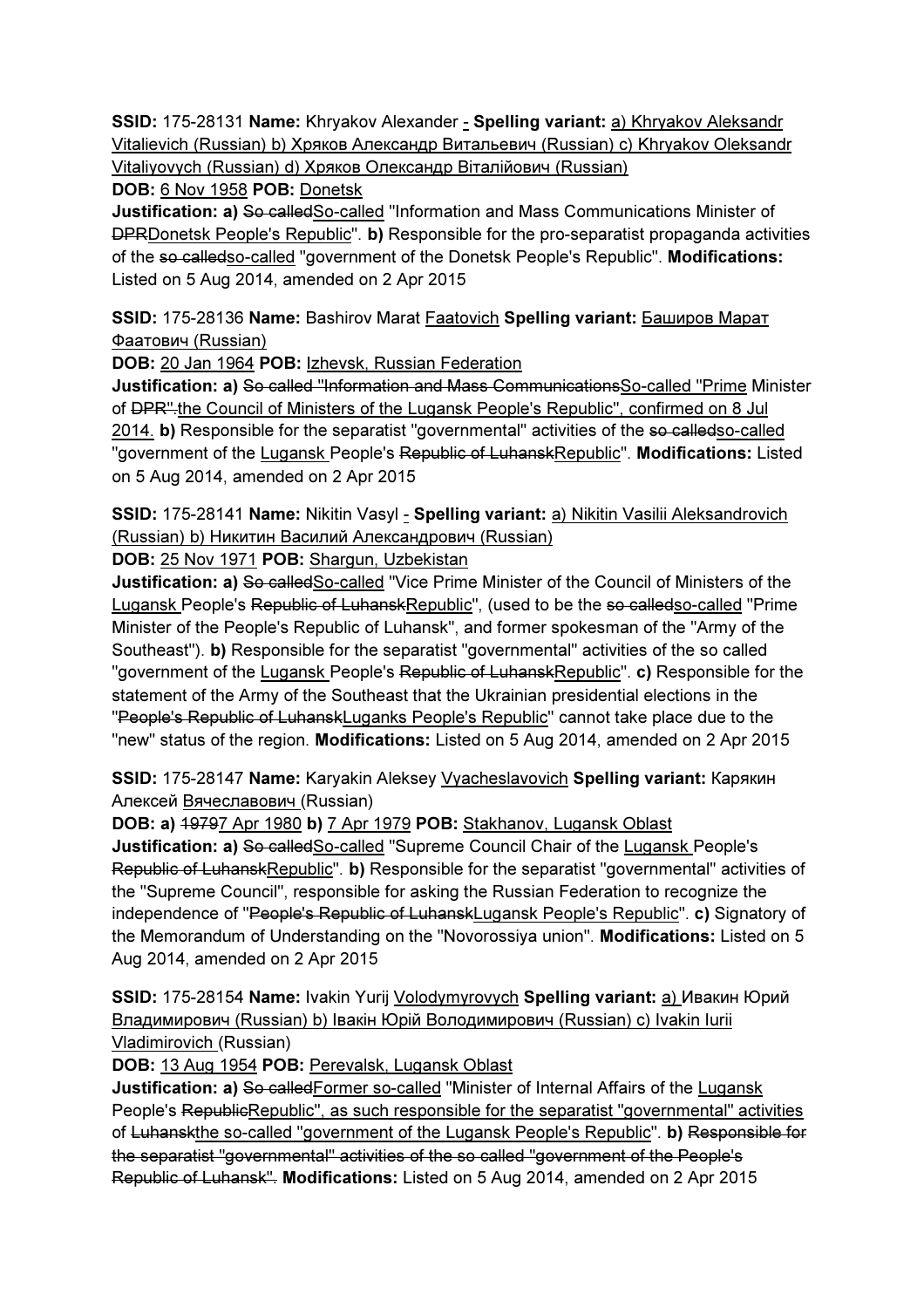SSID: 175-28159 Name: Plotnitsky Igor - Spelling variant: a) Plotnitskii Igor Venediktovich (Russian) b) Плотницкий Игорь Венедиктович (Russian)

DOB: a) 24 Jun 1964 b) 25 Jun 1964 POB: Lugansk

Justification: a) So called Former so-called "Defence Minister Minister" and currently socalled "Head" of the "Lugansk People' s Republic of Luhansk"Republic". b) Responsible for the separatist "governmental" activities of the so called "government of the Lugansk People's Republic of LuhanskRepublic". Other information: POB: possibly in Kelmentsi, Chernivtsi Oblast Modifications: Listed on 5 Aug 2014, amended on 2 Apr 2015

SSID: 175-28172 Name: Mozgovy Oleksiy Borisovych Spelling variant: a) Мозговий Олексій Борисович (Russian) b) Mozgovoi Aleksei Borisovich (Russian) c) Мозговой Алексей Борисович (Russian)

## DOB: 3 Apr 1975

**Justification: a)** One of the leaders of armed groups in Eastern Ukraine. **b**) Responsible for training separatists to fight against the Ukrainian government forces. Modifications: Listed on 5 Aug 2014, amended on 2 Apr 2015

SSID: 175-28214 Name: Beseda Sergei Orestovoch Spelling variant: Беседа Сергей Орестович (Russian)

#### DOB: 17 May 1954

Justification: Commander of the Fifth Service of the FSB, Federal Security Service of the Russian Federation. As a senior FSB officer, he heads a service responsible which oversees intelligence operations and international activity. Modifications: Listed on 5 Aug 2014, amended on 2 Apr 2015

SSID: 175-28249 Name: Gubareva Ekaterina -lurievna Spelling variant: a) Губарева Екатерина Юрьевна (Russian) b) Gubarieva Katerina Yuriyovna (Russian) c) Губарєва Катерина Юрійовнa (Russian)

## DOB: 5 Jul 1983 POB: KakhovkaKakhovka, Kherson Oblast

Justification: a) In her capacity of former so-called "Minister of Foreign Affairs" she iswas responsible of defending the so called "Donetsk People's Republic", thus undermining the territorial integrity, sovereignty and independence of UkraineUkraine. In addition, her bank account is used to finance illegal separatist groups. In taking on and acting in this capacity she has therefore supported actions and policies which undermine the territorial integrity, sovereignty and independence of Ukraine. Remains active in supporting separatist actions and policies. b) In addition, her bank account is used to finance illegal armed separatist groups. c) In taking on and acting in this capacity she has therefore supported actions and policies which undermine the territorial integrity, sovereignty and independence of Ukraine. Modifications: Listed on 5 Aug 2014, amended on 2 Apr 2015

SSID: 175-28258 Name: Berezin Fedor -Dmitrievich Spelling variant: a) Березин Фёдор Дмитриевич (Russian) b) Berezin Fedir Dmitrovych (Russian) c) Березін Федір Дмитрович (Russian)

DOB: 7 Feb 1960 POB: Donetsk

Justification: TheFormer so-called "deputy defence minister" of the so-called "Donetsk People's Republic". He is associated with Igor Strelkov/Girkin, the so-called "defence minister" of the so-called "Donetsk People's Republic", who is responsible for actions which undermine or threaten the territorial integrity, sovereignty and independence of Ukraine. In taking on and acting in this capacity Berezin has therefore supported actions and policies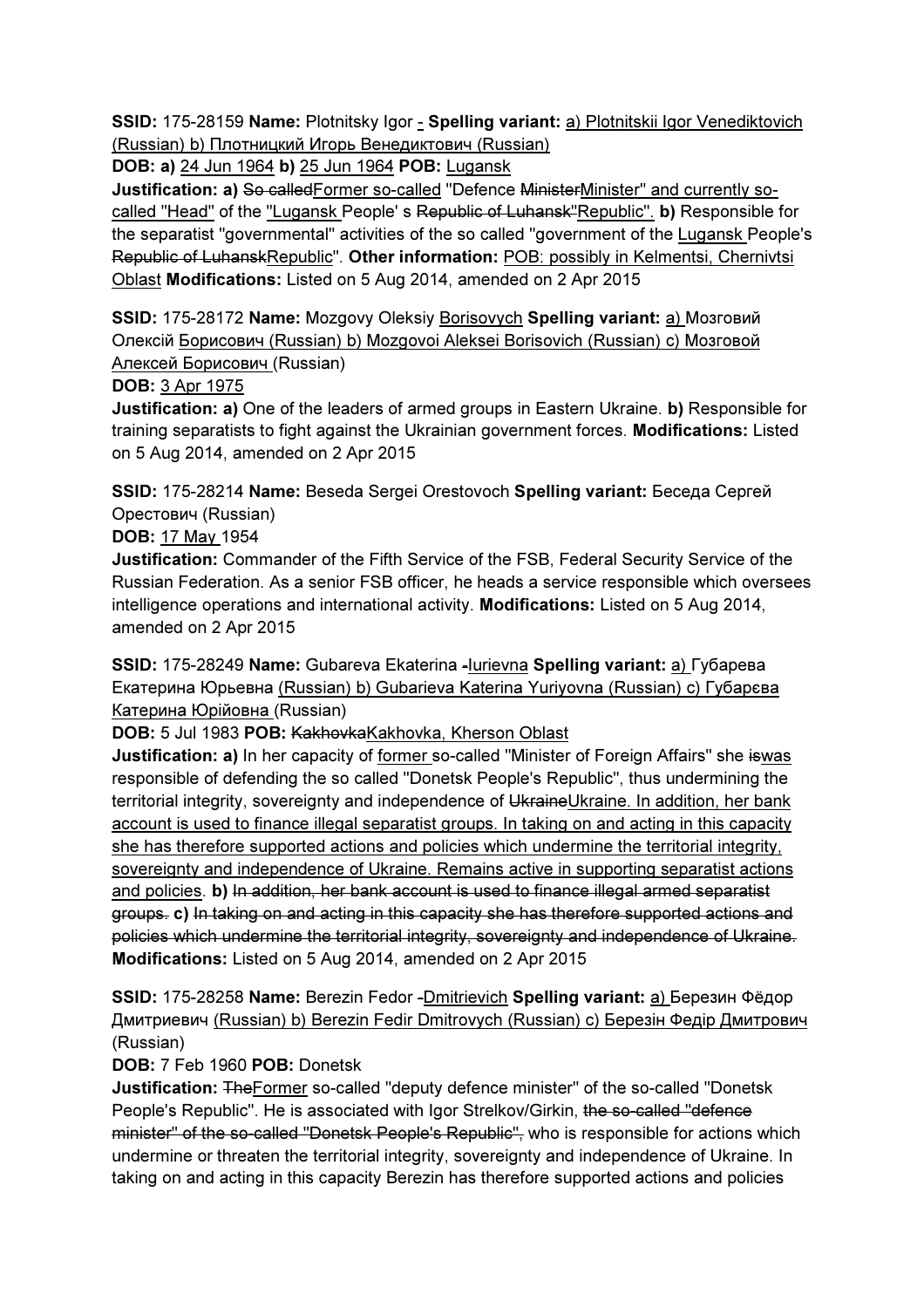which undermine the territorial integrity, sovereignty and independence of UkraineUkraine. Remains active in supporting separatist actions and policies. Modifications: Listed on 5 Aug 2014, amended on 2 Apr 2015

SSID: 175-28527 Name: Tchigrina Oksana - Spelling variant: a) Чигрина Оксана Александровна (Russian) b) Chigrina Oksana Aleksandrovna (Russian) DOB: a) 1 Aug 1981 b) 23 Jul 1981 (approximately)

Justification: Spokesperson of the so calledso-called "government" of the so calledsocalled "Lugansk People's Republic" who made declarations justifying inter alia the shooting down of a Ukrainian military airplane, the taking of hostages, fighting activities by the illegal armed groups, which have as a consequence undermined the territorial integrity, sovereignty and unity of Ukraine. Modifications: Listed on 27 Aug 2014, amended on 2 Apr 2015

SSID: 175-28531 Name: Litvinov AlexeyevichAlekseevich Boris Spelling variant: Литвинов Алексеевич Борис (Russian)

DOB: 13 Jan 1954 POB: Dzerzhynsk, Donetsk Oblast

Justification: AsMember of 23 July, vice-chairmanthe so-called "People's Council" and former chairman of the so-called "Supreme Council" of the so-calledso-called "Donetsk People's Republic" who was at the source of policies and the organisation of the illegal referendum leading to the proclamation of the so-called "Donetsk People's Republic", which constituted a breach of the territorial integrity, sovereignty and unity of Ukraine. Modifications: Listed on 27 Aug 2014, amended on 2 Apr 2015

## SSID: 175-28544 Name: Rotenberg Romanovich ArkadyArkady Romanovich Spelling variant: a) Rotenberg Arkadii Romanovich (Russian) b) Ротенберг Аркадий Романович (Russian)

DOB: 15 Dec 1951 POB: St. Petersburg (f.k.a. Leningrad), Russian Federation Justification: a) Mr Rotenberg is a long-time acquaintance of President Putin and his former judo sparring partner. b) He has developed his fortune during President Putin's tenure. His level of economic success is attributable to the influence of key decision makers favouring him, notably in the award of public contracts. He has been favoured by benefited from his close personal relationship with Russian decision-makers in the award of as he was awarded important contracts by the Russian State or by State-owned enterprises. His companies were notably awarded several highly lucrative contracts for the preparations of the Sochi Olympic Games. c) He is a major shareholderalso the owner of Giprotransmost, athe company Stroygazmontazh which has receivedbeen awarded a public procurementState contract by a Russian State-owned Company to conduct the feasibility study offor the construction of a bridge from Russia to the illegally annexed "Autonomous" Republic of Crimea", therefore consolidating its integration into the Russian Federation which in turn further undermines the territorial integrity of Ukraine. d) He is the chairman of the board of directors of publishing house Prosvescheniye, which has, notably implemented the project "To the Children of Russia: Address — Crimea", a public relations campaign that was designed to persuade Crimean children that they are now Russian citizens living in Russia and thereby supporting the Russian Government's policy to integrate Crimea into Russia. Modifications: Listed on 27 Aug 2014, amended on 2 Apr 2015

SSID: 175-28563 Name: Shamalov Terentievich Nikolay Spelling variant: Шамалов Терентьевич Николай (Russian) DOB: 24 Jan 1950 POB: Belarus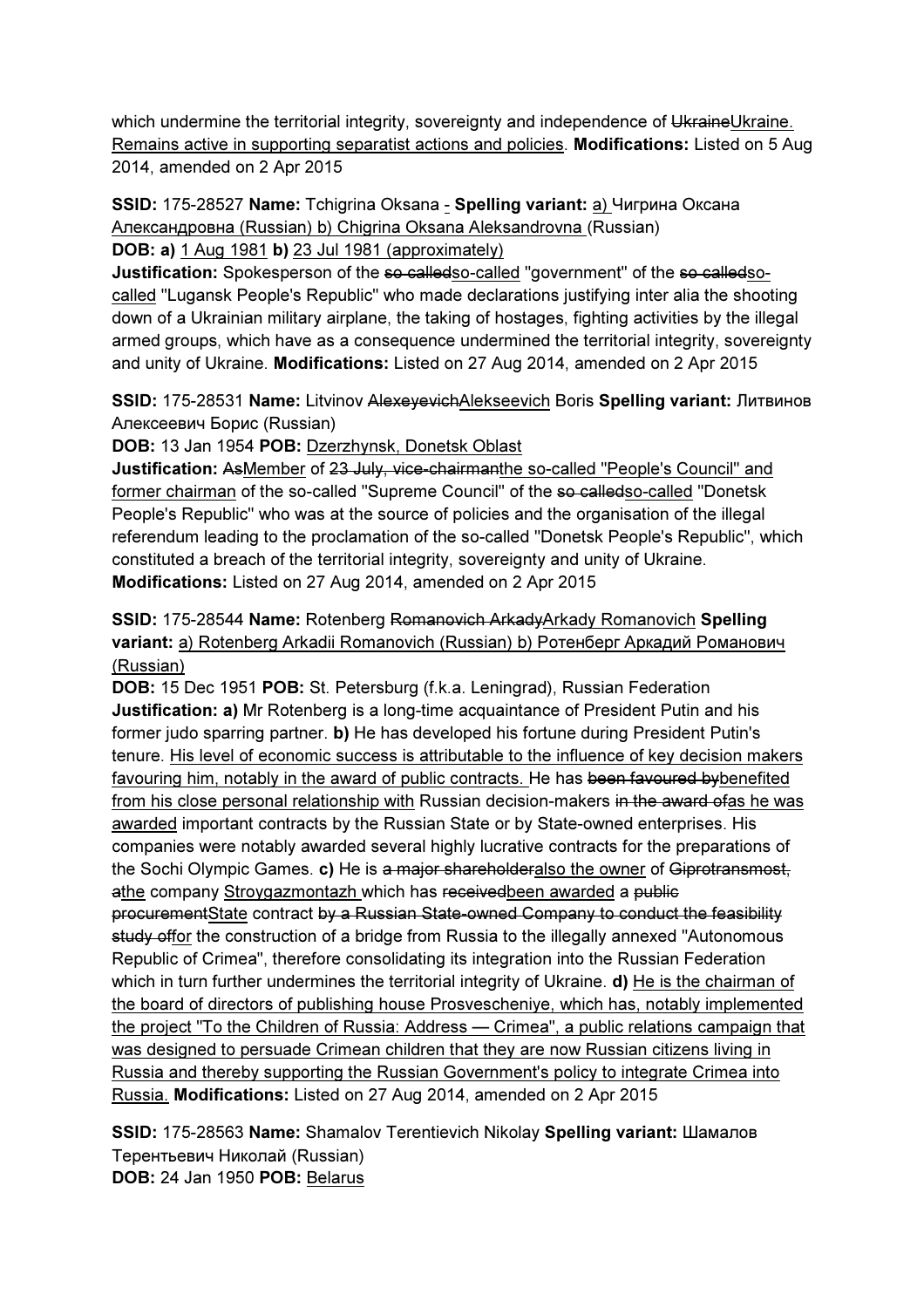Justification: a) Mr. Shamalov is a long-time acquaintance of President Putin. He is a cofounder of the so-called Ozero Dacha, a co-operative cooperative society bringing together an influential group of individuals around President Putin. He is president of the St. Petersburg branch of Siemens Medical SolutionsPutin. b) He benefits from his links with Russian decision-makers. He is the second largest shareholder of Bank Rossiya, of which he owned around 10 % in 2013, and which is considered the personal bank of Senior Officials of the Russian Federation. Since the illegal annexation of Crimea, Bank Rossiya has opened branches across Crimea and Sevastopol, thereby consolidating their integration into the Russian Federation. c) Furthermore, Bank Rossiya has important stakes in the National Media Group which in its turn controls television stations which actively support the Russian government's policies of destabilisation of Ukraine. Modifications: Listed on 27 Aug 2014, amended on 2 Apr 2015

SSID: 175-29275 Name: Zakharchenko Alexander -Vladimirovich Spelling variant: Захарченко Александр Владимирович (Russian)

DOB: 26 Jun 1976 POB: Donetsk

Justification: As of 7 Aug, he replaced Alexander Borodai as the so-called "Prime minister" of the so-called "Donetsk People's Republic". In taking on and acting in this capacity, Zakharchenko has supported actions and policies which undermine the territorial integrity, sovereignty and independence of Ukraine. Modifications: Listed on 12 Nov 2014, amended on 2 Apr 2015

SSID: 175-29289 Name: Rudenko Miroslav Vladimirovich Spelling variant: Руденко Мирослав Владимирович (Russian)

DOB: 21 Jan 1983 POB: Debalcevo

Justification: Commander of Associated with the "Donbass People's Militia.". He has, inter alia, stated that they will continue their fighting in the rest of the country. Rudenko has therefore supported actions and policies which undermine the territorial integrity, sovereignty and independence of Ukraine. Ukraine. So-called "People's Deputy" in the so-called "Parliament of the Donetsk People's Republic". Modifications: Listed on 12 Nov 2014, amended on 2 Apr 2015

SSID: 175-29296 Name: Tsypkalov Gennadiy Nikolaiovych Spelling variant: a) Цыпкалов Геннадий Николаевич (Russian) b) Tsypkalov Gennadii Nikolaevich (Russian) DOB: 21 Jun 1973 POB: Rostov Oblast, Russian Federation

Justification: Replaced Marat Bashirov as so-called "Prime Minister" of the so-called "Lugansk People's Republic". Previously active in the militia Army of the Southeast. Tsyplakov has therefore supported actions and policies which undermine the territorial integrity, sovereignty and independence of Ukraine. Modifications: Listed on 12 Nov 2014, amended on 2 Apr 2015

SSID: 175-29301 Name: Pinchuk Andrey Yurevich Spelling variant: Пинчук Андрей Юрьевич (Russian)

DOB: 27 Dec 1977 (approximately)

Justification: Former "State security minister" of the so-called "Donetsk People's Republic". Associated with Vladimir Antyufeyev, who is responsible for the separatist "governmental" activities of the so calledso-called "government of the Donetsk People's Republic". He has therefore supported actions and policies which undermine the territorial integrity, sovereignty and independence of UkraineUkraine. Remains active in supporting separatist actions or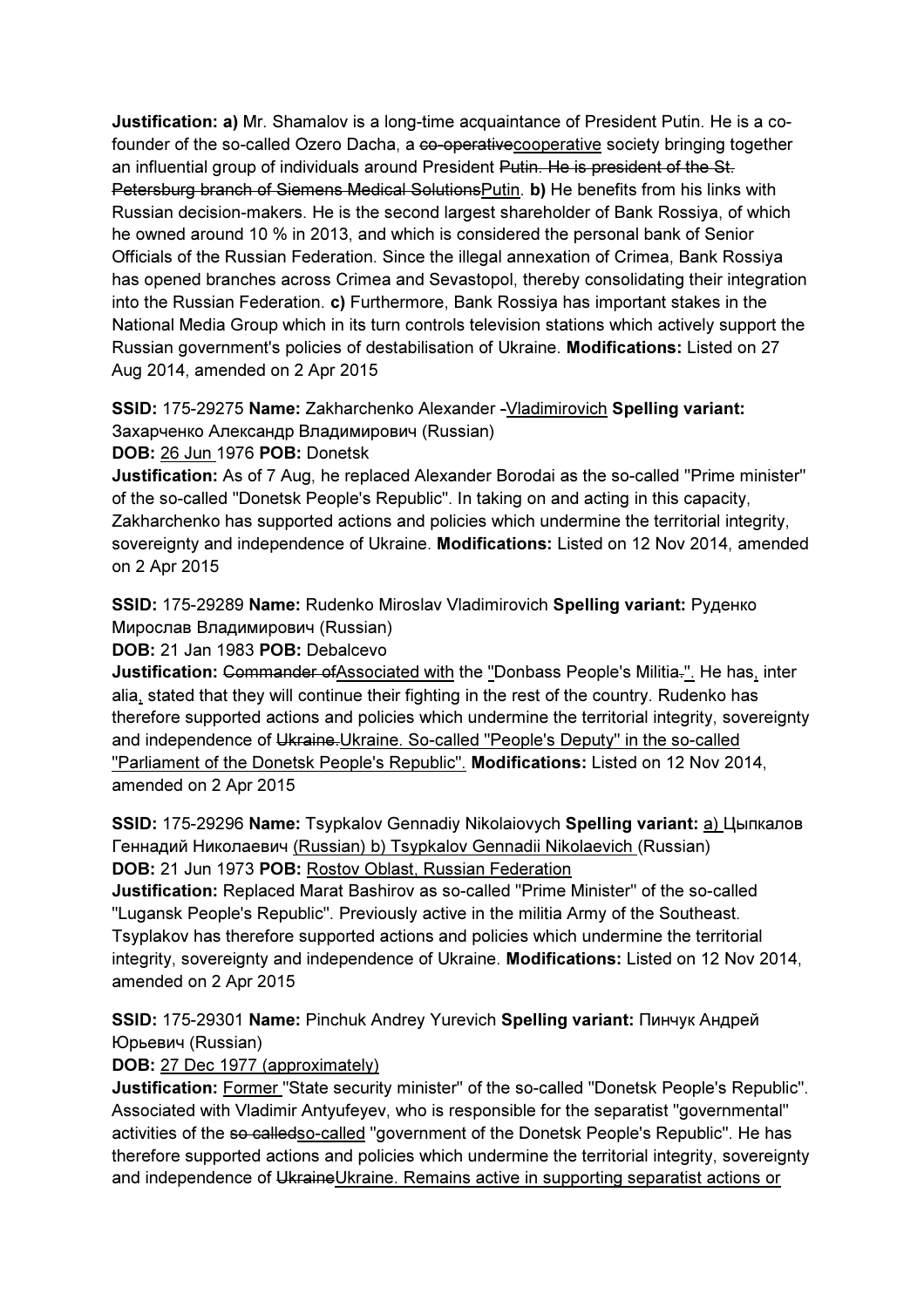policies. Relation: Associated with Antyufeyev Vladimir (SSID 175-28279) Modifications: Listed on 12 Nov 2014, amended on 2 Apr 2015

# SSID: 175-29305 Name: Bereza Oleg Vladimirovich Spelling variant: Береза Олег Владимирович (Russian)

### DOB: 1 Mar 1977

Justification: "Internal affairs minister" of the so-called "Donetsk People's Republic". Associated with Vladimir Antyufeyev, who is responsible for the separatist "governmental" activities of the so calledso-called "Government of the Donetsk People's Republic". He has therefore supported actions and policies which undermine the territorial integrity, sovereignty and independence of Ukraine. Relation: Associated with Antyufeyev Vladimir (SSID 175- 28279) Modifications: Listed on 12 Nov 2014, amended on 2 Apr 2015

SSID: 175-29309 Name: Rodkin Andrei Nikolaevich Spelling variant: Родкин Андрей Николаевич (Russian)

#### DOB: 23 Sep 1976

Justification: Moscow Representative of the so-called and the "Donetsk People's" Republic". In his statements, he has, inter alia, talked about the militias' readiness to conduct a guerrilla war and their seizure of weapon systems from the Ukrainian armed forces. He has therefore supported actions and policies which undermine the territorial integrity, sovereignty and independence of Ukraine. Modifications: Listed on 12 Nov 2014, amended on 2 Apr 2015

SSID: 175-29313 Name: Karaman Aleksandr Akimovich Spelling variant: a) караман Александр Акимович (Russian) b) Caraman Alexandru - (Russian)

#### DOB: 26 Jul 1956

Justification: "Deputy Prime Minister for Social Issues" of the so-calledso-called "Donetsk People's Republic". Associated with Vladimir Antyufeyev, who is responsible for the separatist "governmental" activities of the so calledso-called "Government of the Donetsk People's Republic". He has therefore supported actions and policies which undermine the territorial integrity, sovereignty and independence of Ukraine. Protégé of Russia's Deputy Prime Minister Dmitry Rogozin. Modifications: Listed on 12 Nov 2014, amended on 2 Apr 2015

SSID: 175-29317 Name: Muradov Georgiy L'vovich Spelling variant: Мурадов Георгий Львович (Russian)

DOB: 19 Nov 1954 POB: Komi Republic

Justification: So calledSo-called "Deputy Prime Minister" of Crimea and Plenipotentiary Representative of Crimea to President Putin. Muradov has played an important role in consolidating Russian institutional control over Crimea since the illegal annexation. He has therefore supported actions and policies which undermine the territorial integrity, sovereignty and independence of Ukraine. Modifications: Listed on 12 Nov 2014, amended on 2 Apr 2015

SSID: 175-29705 Name: Akimov Oleg Konstantinovich Spelling variant: a) Акимов Олег Константинович (Russian) b) Akimov Oleh - (Russian)

DOB: 15 Sep 1981

Justification: Deputy of the "LuhanskLugansk Economic Union" in the "National Council" of the "Luhansk People's Republic". Stood as a candidate in the so-called so-called "elections",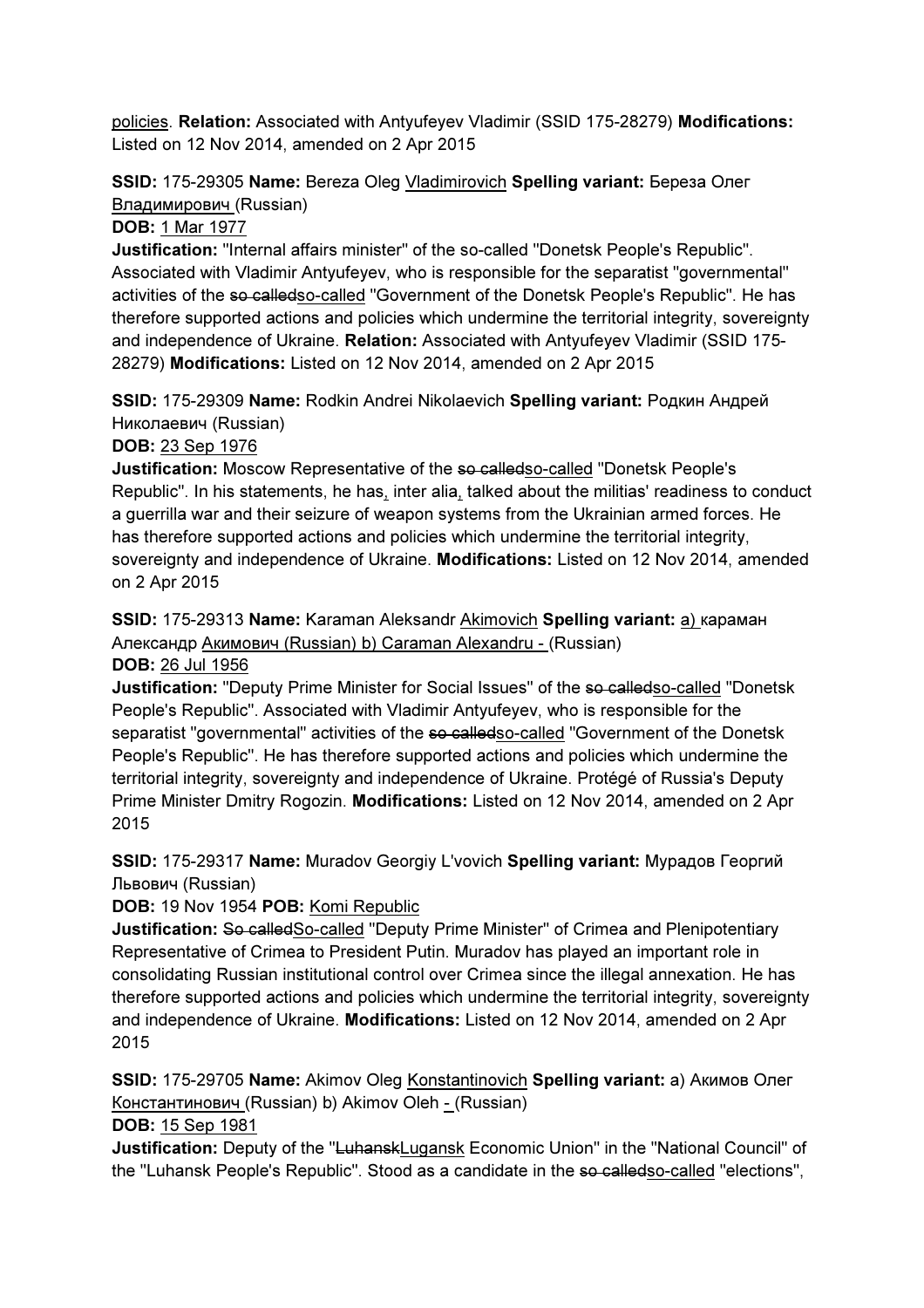of 2 Nov 2014 to the post of the "Head" of the so-called "Luhanskso-called "Lugansk People's Republic". These "elections" are in breach of Ukrainian law and therefore illegal. In taking on and acting in this capacity, and in participating formally as a candidate in the illegal "elections", he has therefore actively supported actions and policies which undermine the territorial integrity, sovereignty and independence of Ukraine, and to further destabilise Ukraine. Modifications: Listed on 16 Dec 2014, amended on 2 Apr 2015

SSID: 175-29709 Name: Airapetyan Larisa Leonidovna Spelling variant: a) Айрапетян Лариса <u>Леонидовна (</u>Russian) b) Ayrapetyan Larysa - (Russian) c) Airapetyan Larisa -(Russian) d) Airapetyan Larysa - (Russian)

## DOB: 21 Feb 1970

Justification: "Health Minister" of the so-called "Luhanskso-called "Lugansk People's Republic". Stood as a candidate in the so-called scalled "elections" of 2 Nov 2014 to the post of the "Head" of the so called "Luhanskso-called "Lugansk People's Republic". These "elections" are in breach of Ukrainian law and therefore illegal. In taking on and acting in this capacity, and in participating formally as a candidate in the illegal "elections", she has therefore actively supported actions and policies which undermine the territorial integrity, sovereignty and independence of Ukraine, and to further destabilise Ukraine. Modifications: Listed on 16 Dec 2014, amended on 2 Apr 2015

SSID: 175-29713 Name: Sivokonenko Yuriy -Viktorovich Spelling variant: a) Сивоконенко Юрий Викторович (Russian) b) Sivokonenko Yury - (Russian) c) Syvokonenko Yury - (Russian)

## DOB: 7 Aug 1957

**Justification:** Member of the "Parliament" of the so called o-called "Donetsk People's Republic" and works in the Union of veterans of the Donbass Berkut. Stood as a candidate in the so calledso-called "elections" of 2 Nov 2014 to the post of the Head of the so calledsocalled "Donetsk People's Republic". These elections are in breach of Ukrainian law and therefore illegal. In taking on and acting in this capacity, and in participating formally as a candidate in the illegal "elections", he has therefore actively supported actions and policies which undermine the territorial integrity, sovereignty and independence of Ukraine, and to further destabilise Ukraine. Modifications: Listed on 16 Dec 2014, amended on 2 Apr 2015

SSID: 175-29717 Name: Kofman Aleksandr -Igorevich Spelling variant: a) Кофман Александр Игоревич (Russian) b) Kofman Oleksandr - (Russian) DOB: 30 Aug 1977 POB: Makiivka, Donetsk Oblast

Justification: So-called "Foreign Minister" and so-called "First deputy speaker" of the "Parliament" of the so calledso-called "Donetsk People's Republic". Stood as a candidate in the so calledso-called illegal "elections" of 2 Nov 2014 to the post of the Head of the so calledso-called "Donetsk People's Republic". These elections are in breach of Ukrainian law and therefore illegal. In taking on and acting in this capacity, and in participating formally as a candidate in the illegal "elections", he has therefore actively supported actions and policies which undermine the territorial integrity, sovereignty and independence of Ukraine, and to further destabilise Ukraine. Modifications: Listed on 16 Dec 2014, amended on 2 Apr 2015

SSID: 175-29721 Name: Khalikov Ravil Zakarievich Spelling variant: Халиков Равиль Закариевич (Russian)

DOB: 23 Feb 1969

**Justification:** "First Deputy Prime Minister" and previous "Prosecutor-General" of the so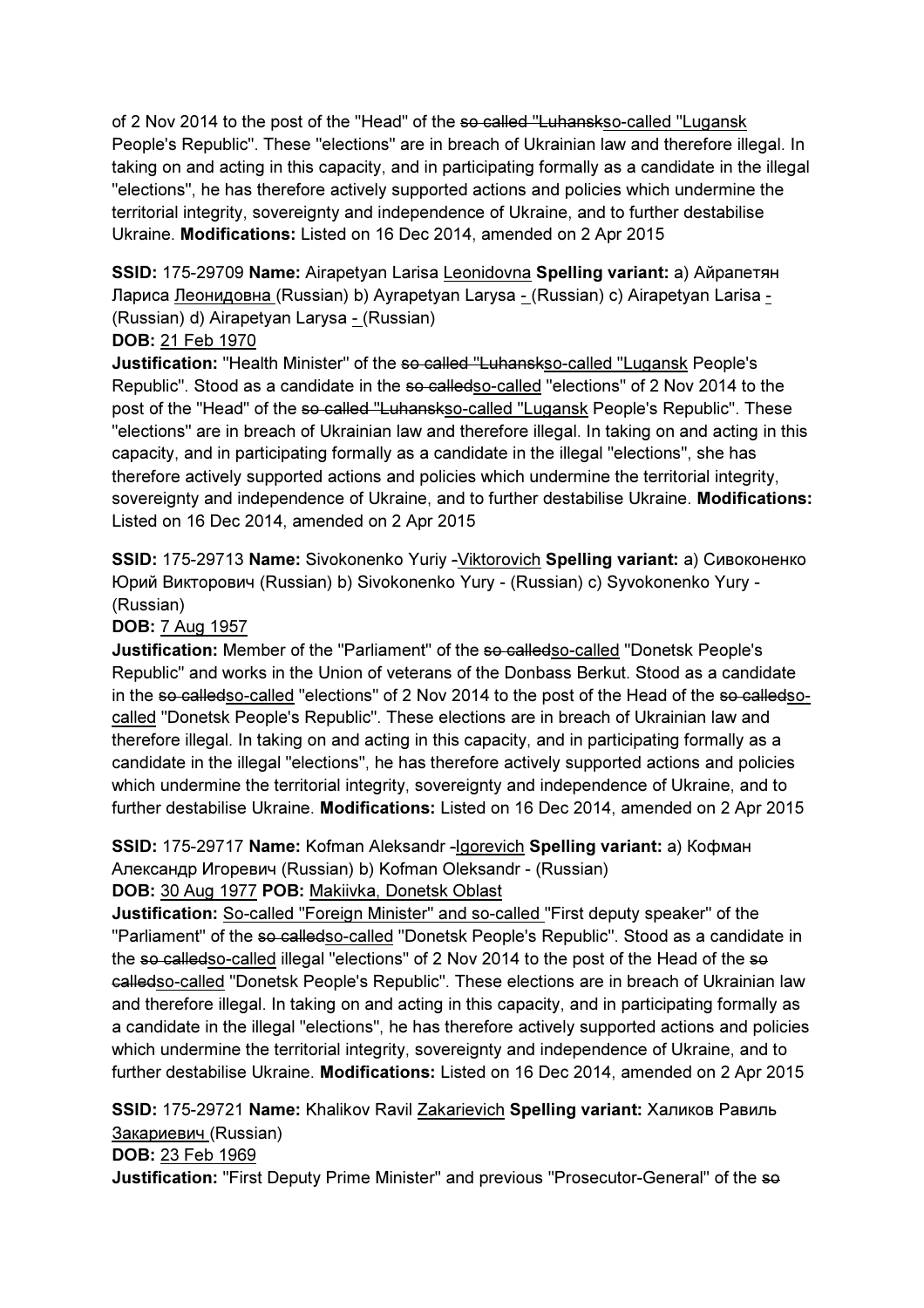calledso-called "Donetsk People's Republic". In taking on and acting in this capacity, he has therefore actively supported actions and policies which undermine the territorial integrity, sovereignty and independence of Ukraine, and to further destabilise Ukraine. Modifications: Listed on 16 Dec 2014, amended on 2 Apr 2015

## SSID: 175-29725 Name: Semyonov Dmitry Aleksandrovich Spelling variant: a) Семенов Дмитрий Александрович (Russian) b) Semenov Dmitrii Aleksandrovich (Russian) DOB: 3 Feb 1963 POB: Moskau

Justification: "Deputy Prime Minster for Finances" of the so-called "Luhanskso-called "Lugansk People's Republic". In taking on and acting in this capacity, he has therefore actively supported actions and policies which undermine the territorial integrity, sovereignty and independence of Ukraine, and to further destabilise Ukraine. Modifications: Listed on 16 Dec 2014, amended on 2 Apr 2015

## SSID: 175-29729 Name: Bugrov Oleg DOB: 29 Aug 1969

Justification: "Defense Minister" of the so called "Luhanskso-called "Lugansk People's Republic". In taking on and acting in this capacity, he has therefore actively supported actions and policies which undermine the territorial integrity, sovereignty and independence of Ukraine, and to further destabilise Ukraine. Modifications: Listed on 16 Dec 2014, amended on 2 Apr 2015

SSID: 175-29744 Name: Kostenok Ihor Vladymyrovych Spelling variant: a) Костенок Игорь Владимирович (Russian) b) Kostenok Igor Vladimirovich (Russian) DOB: 1961

Justification: "Minister of Education" of the so-called "Donetsk People's Republic". In taking on and acting in this capacity, he has therefore actively supported actions and policies which undermine the territorial integrity, sovereignty and independence of Ukraine, and to further destabilise Ukraine. Modifications: Listed on 16 Dec 2014, amended on 2 Apr 2015

SSID: 175-29752 Name: Deynego Vladyslav Nykolayevych Spelling variant: a) Дейнего Владислав - (Russian) b) Deynego Vladislav Nykolayevich (Russian) DOB: 12 Mar 1964

**Justification:** "Deputy Head" of the "People's Council" of the so-called "LuhanskLugansk People's Republic". In taking on and acting in this capacity, he has therefore actively supported actions and policies which undermine the territorial integrity, sovereignty and independence of Ukraine, and to further destabilise Ukraine. Modifications: Listed on 16 Dec 2014, amended on 2 Apr 2015

SSID: 175-30380 Name: Dremov Pavel - Spelling variant: a) ДРЁМОВ Павел Леонидович (Russian) b) Dryomov Pavlo Leonidovych (Russian) c) Дрьомов Павло Леонідович (Russian)

# DOB: 22 Nov 1976 POB: Stakhanov Good quality a.k.a.: Batya

Justification: Commander of the "First Cossack Regiment", an armed separatist group involved in the fighting in eastern Ukraine. In this capacity, he has actively supported actions and policies which undermine the territorial integrity, sovereignty and independence of Ukraine and to further destabilise Ukraine. Modifications: Listed on 6 Mar 2015, amended on 2 Apr 2015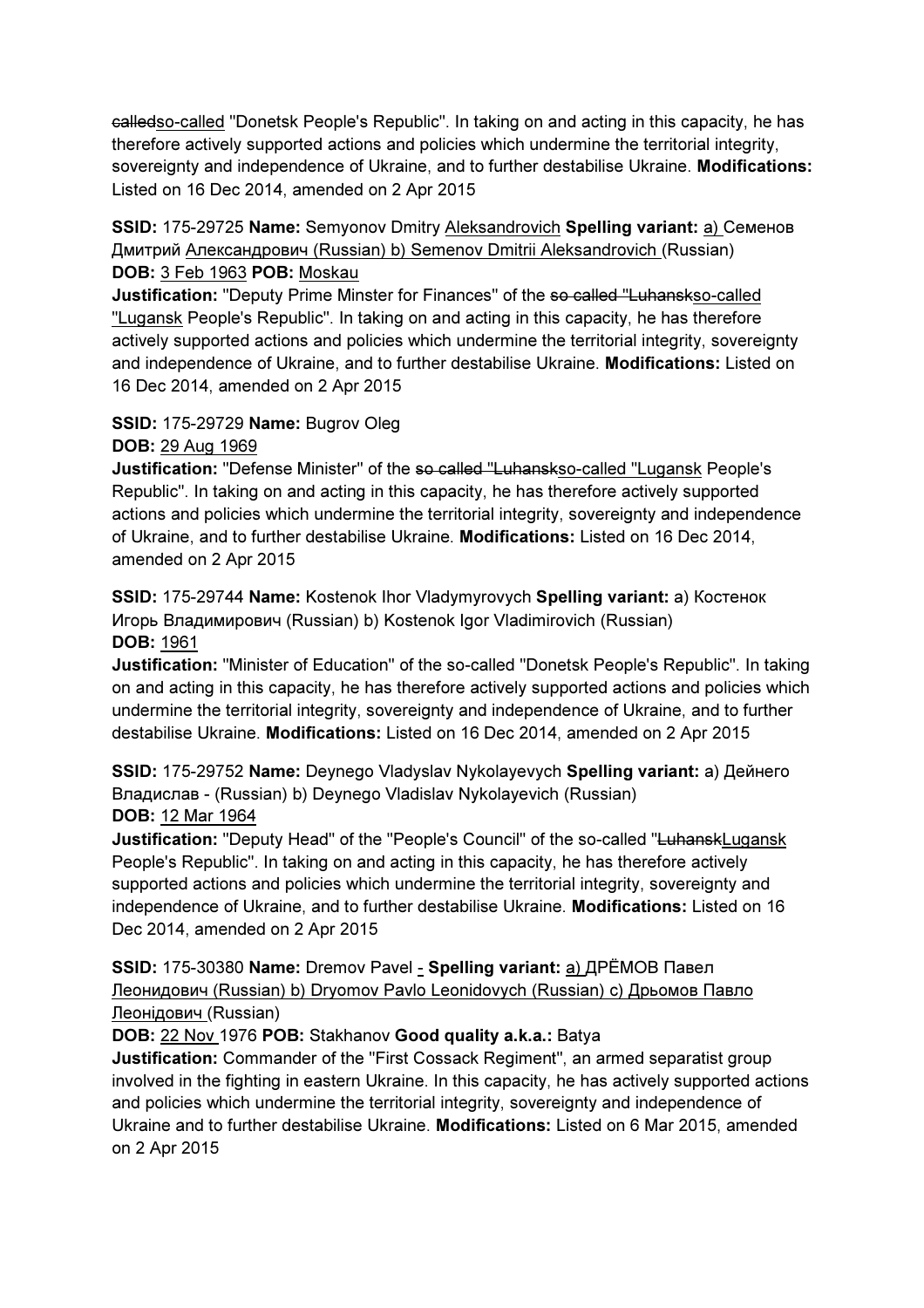SSID: 175-30404 Name: Tolstykh Mikhail Sergeevich Spelling variant: Толстых Михаил Сергеевич (Russian)

DOB: 19 Jul 1980 POB: Ilovaisk Good quality a.k.a.: Givi

Justification: Commander of the "Somali" battalion, an armed separatist group involved in the fighting in eastern Ukraine. In this capacity, he has actively supported actions and policies which undermine the territorial integrity, sovereignty and independence of Ukraine and to further destabilise Ukraine. Modifications: Listed on 6 Mar 2015, amended on 2 Apr 2015

SSID: 175-30412 Name: Basurin Eduard Aleksandrovich Spelling variant:

БАСУРИНБасурин Эдуард Александрович (Russian)

DOB: 27 Jun 1966 POB: Donetsk

Justification: So called So-called "Deputy Commander" of the Ministry of Defense of the so calledso-called "Donetsk People's Republic". In taking on and acting in this capacity, he has therefore actively supported actions and policies which undermine the territorial integrity, sovereignty and independence of Ukraine and to further destabilise Ukraine. Modifications: Listed on 6 Mar 2015, amended on 2 Apr 2015

SSID: 175-30424 Name: Litvin Sergey -Anatolievich Spelling variant: ЛИТВИНЛитвин Сергей Анатольевич (Russian)

DOB: 2 Jul 1973

Justification: So called Deputy ChairmanSo-called "Deputy Chairman" of the Council of Ministers of the so called "Luhanskso-called "Lugansk People's Republic". In taking on and acting in this capacity, he has therefore actively supported actions and policies which undermine the territorial integrity, sovereignty and independence of Ukraine and to further destabilise Ukraine. Modifications: Listed on 6 Mar 2015, amended on 2 Apr 2015

SSID: 175-30440 Name: Manuilov Evgeny -Vladimirovich Spelling variant:

МАНУЙЛОВМануйлов Евгений Владимирович (Russian)

DOB: 5 Jan 1967

Justification: So calledSo-called "Minister of Budget" of the so called "Luhanskso-called "Lugansk People's Republic". In taking on and acting in this capacity, he has therefore actively supported actions and policies which undermine the territorial integrity, sovereignty and independence of Ukraine and to further destabilise Ukraine. Modifications: Listed on 6 Mar 2015, amended on 2 Apr 2015

SSID: 175-30455 Name: Ismailov Zaur Spelling variant: Исмаилов Заур (Russian) DOB: a) 197525 Jul 1978 b) 25 Jul 1975 POB: Krasny Luch, Voroshilovgrad, Lugansk Justification: So calledSo-called "Acting General Prosecutor" of the so called "Luhansksocalled "Lugansk People's Republic". In taking on and acting in this capacity, he has therefore actively supported actions and policies which undermine the territorial integrity, sovereignty and independence of Ukraine and to further destabilise Ukraine. Modifications: Listed on 6 Mar 2015, amended on 2 Apr 2015

# De-listed

## Individuals

SSID: 175-27559 Name: Shvetsova Ludmila Ivanovna DOB: 24 Sep 1949 POB: Alma-Ata, Russian Federation